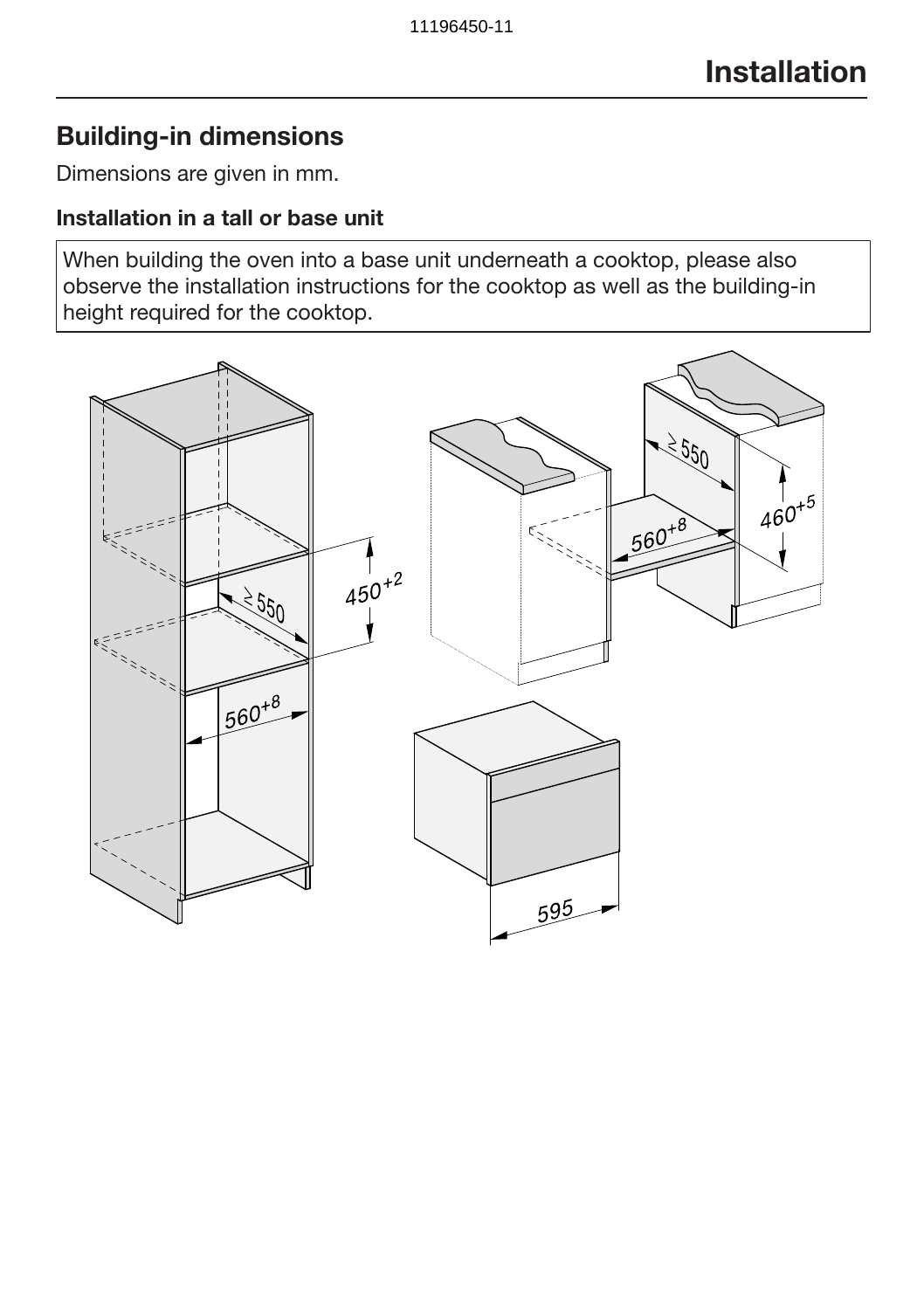# Installation

### Side view



A 47 mm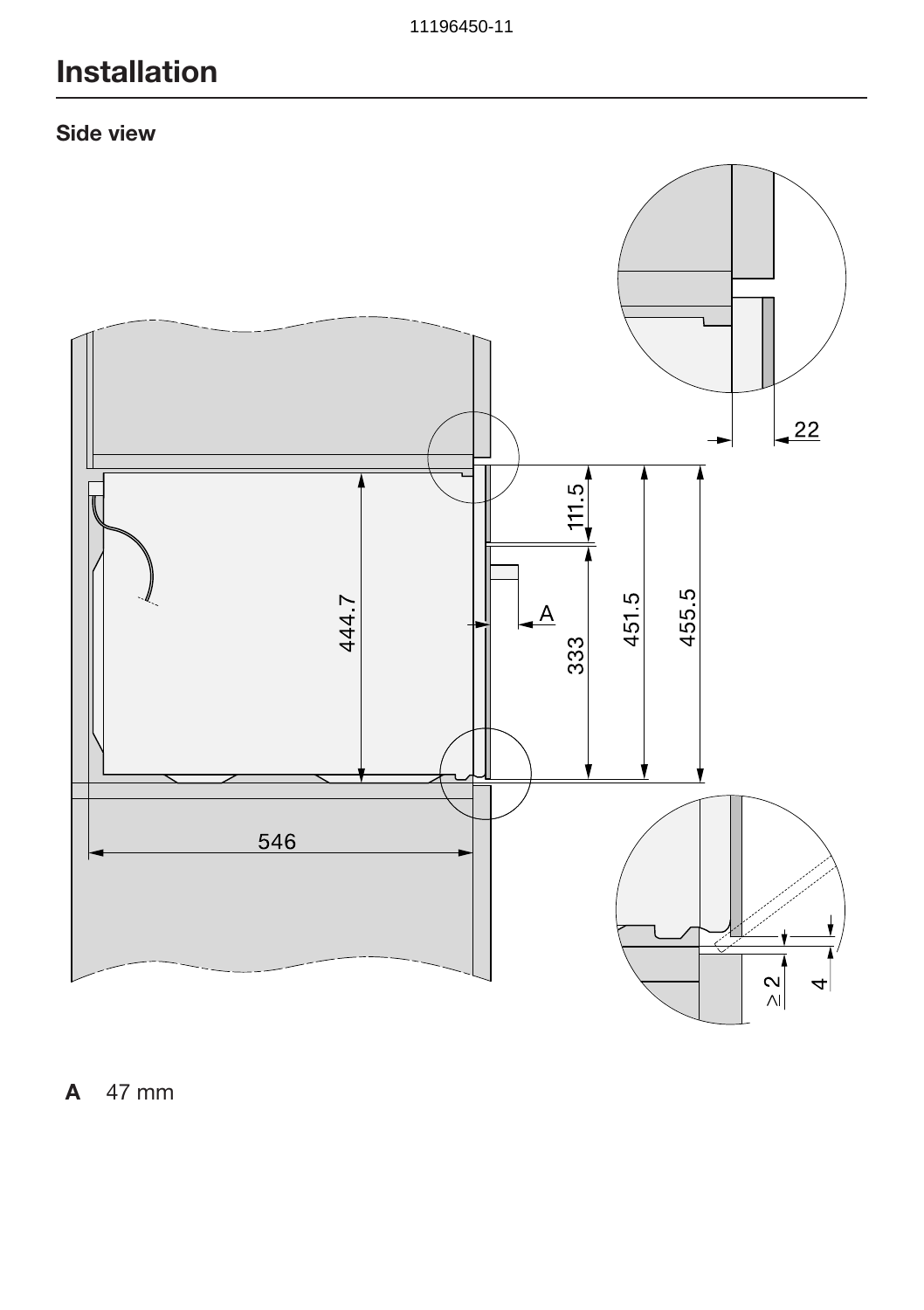

## Connections and ventilation



(1) Front view

- $\ddot{2}$  Mains connection cable, length = 2000 mm
- <sup>3</sup> No connections permitted in this area
- 4) Ventilation cut-out, min. 150 cm<sup>2</sup>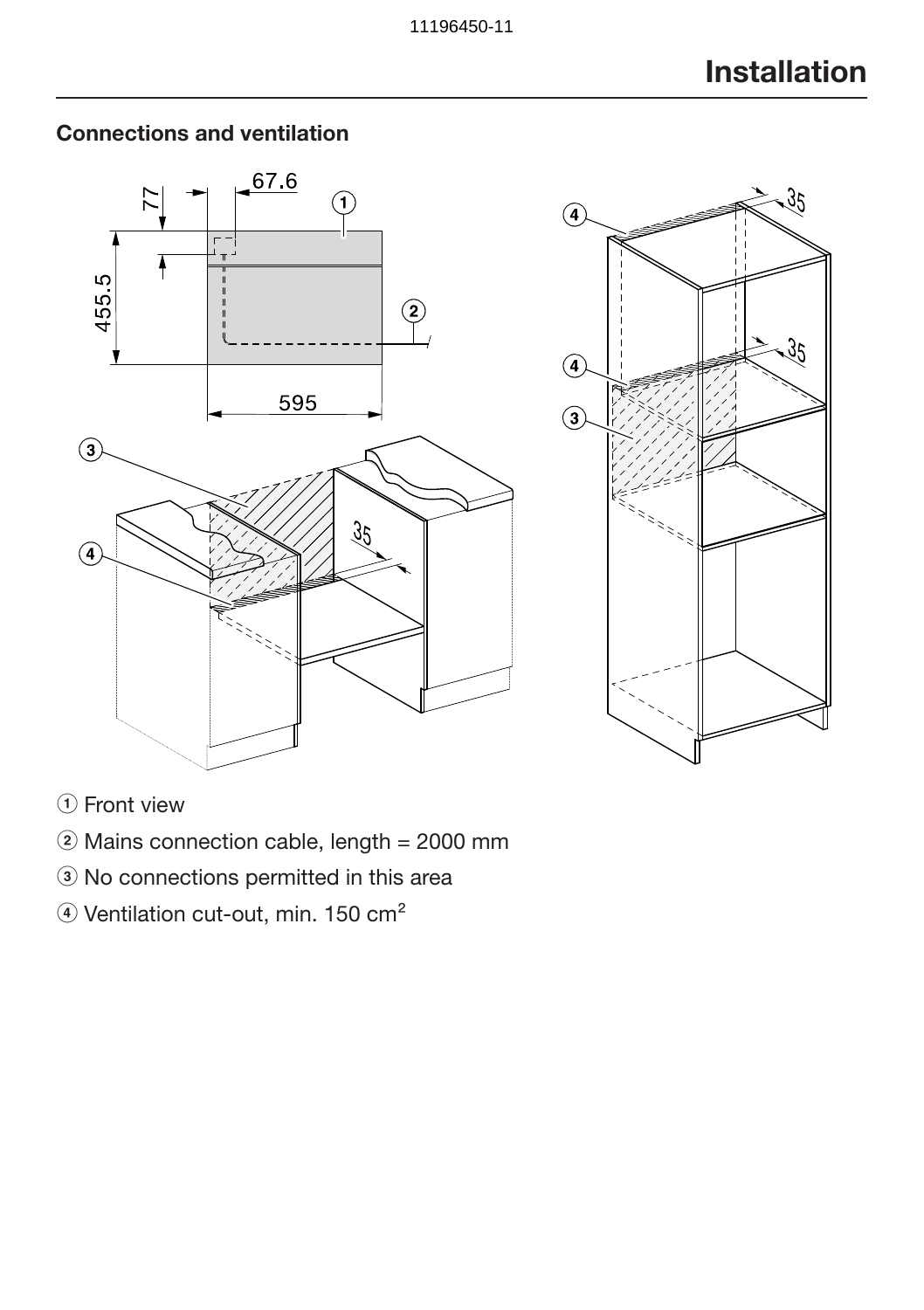# Installation

#### Installing the oven

- Connect the mains cable from the oven to the electricity supply.
- **Push the oven into the housing unit** and align it.



Open the door and use the screws supplied to secure the oven to the side walls of the housing unit through the holes in the oven trim.